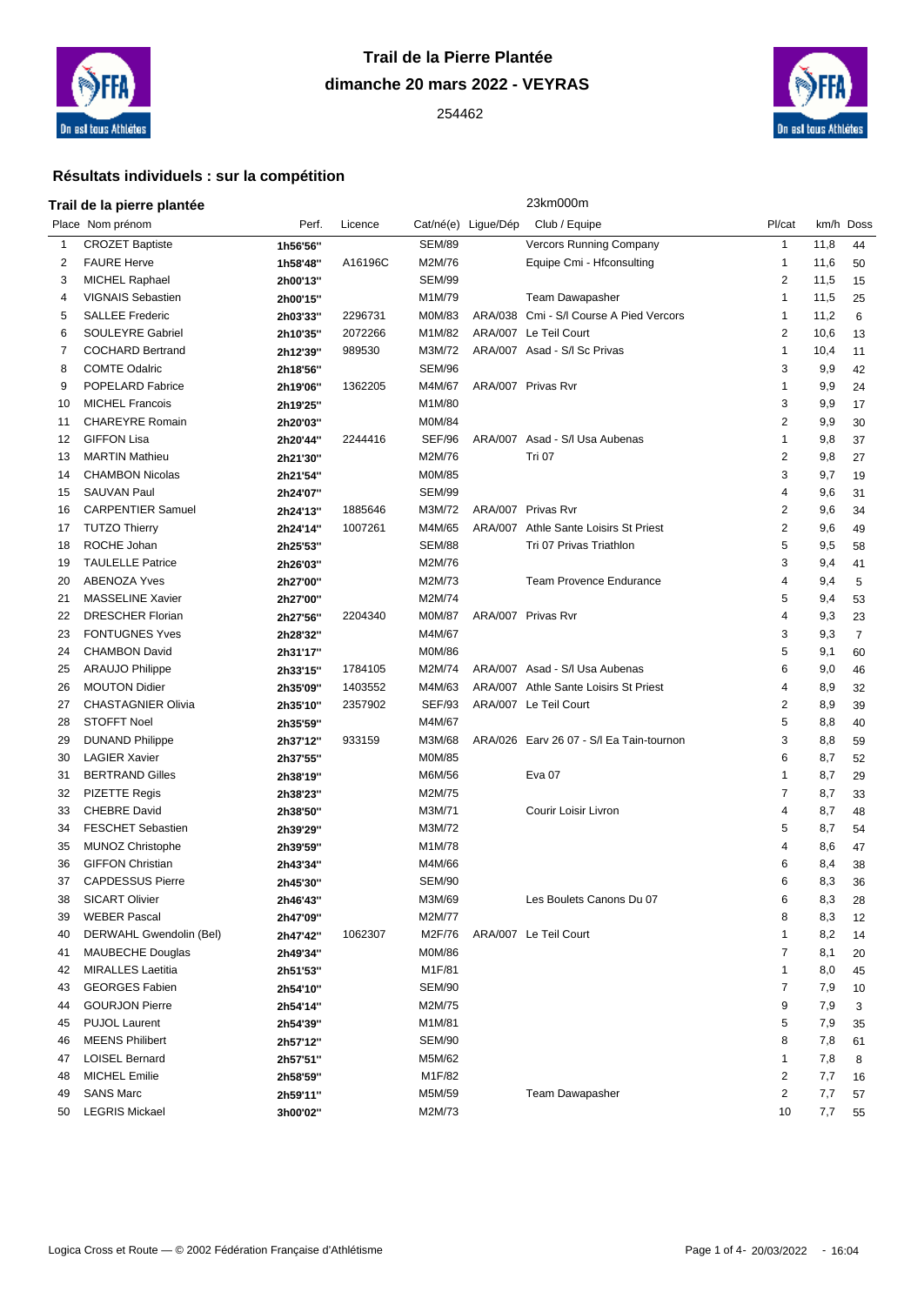| 51 | DE MICHEAUX Georges     | 3h03'56" | M4M/63        |    | 7,5 | -4             |
|----|-------------------------|----------|---------------|----|-----|----------------|
| 52 | <b>TEYSSIER Olivier</b> | 3h04'29" | M2M/77        |    | 7,5 |                |
| 53 | <b>DUPLAND Florian</b>  | 3h06'32" | SEM/96        |    | 7,4 | 43             |
| 54 | <b>ROUSSET Gerald</b>   | 3h11'14" | M3M/69        |    | 7,2 | 56             |
| 55 | <b>VOIRY Jeanne</b>     | 3h12'39" | <b>SEF/92</b> |    | 7,2 | 22             |
| 56 | <b>BENGLER Jonathan</b> | 3h14'19" | M1M/81        | 6  | 7.1 | 21             |
| 57 | <b>LEBRAT Mickael</b>   | 3h15'36" | M2M/75        | 12 | 7.1 | -9             |
| 58 | <b>MERIENNE Julie</b>   | 3h16'46" | <b>SEF/88</b> | 4  | 7,0 | 18             |
| 59 | <b>HUMBERT Philippe</b> | 3h18'08" | M5M/59        |    | 7,0 | $\overline{2}$ |
|    |                         |          |               |    |     |                |

### Solo de la comballe **13km000m**

|          | Place Nom prénom                       | Perf.    | Licence | Cat/né(e) Ligue/Dép     |         | Club / Equipe                                 | Pl/cat              |         | km/h Doss  |
|----------|----------------------------------------|----------|---------|-------------------------|---------|-----------------------------------------------|---------------------|---------|------------|
| 1        | <b>HOLUIGUE Antoine</b>                | 53'32"   |         | <b>SEM/94</b>           |         | Team Atc26 Donzere                            | $\mathbf{1}$        | 14,6    | 622        |
| 2        | <b>MANEVAL Yves</b>                    | 54'36"   | 865817  | M3M/72                  |         | ARA/026 Earv 26 07 - S/l Ea Tain-tournon      | $\mathbf{1}$        | 14,3    | 637        |
| 3        | <b>GELY Michael</b>                    | 56'42"   |         | M1M/79                  |         |                                               | $\mathbf 1$         | 13,8    | 645        |
| 4        | DE OCHANDIANO Nicolas                  | 57'06"   |         | M1M/81                  |         | Endurance Club Laudun                         | $\overline{2}$      | 13,7    | 626        |
| 5        | <b>LACOUR Leon</b>                     | 57'23"   | 1938633 | <b>ESM/02</b>           |         | ARA/069 Asvel Villeurbanne*                   | $\mathbf{1}$        | 13,6    | 623        |
| 6        | <b>BRES</b> Bastien                    | 58'19"   | A16229C | <b>ESM/02</b>           |         | Tri 07 Privas Triathlon                       | 2                   | 13,4    | 625        |
| 7        | <b>DEGLARGES Hugo</b>                  | 58'39"   |         | <b>ESM/02</b>           |         |                                               | 3                   | 13,3    | 628        |
| 8        | <b>MARCHAL Arnaud</b>                  | 59'12"   | 2279183 | M0M/86                  |         | ARA/007 Privas Rvr                            | $\mathbf{1}$        | 13,2    | 615        |
| 9        | <b>GIFFON Philippe</b>                 | 1h03'44" | 0280249 | M3M/71                  |         | Tri 07 Privas Triathlon                       | $\overline{2}$      | 12,2    | 638        |
| 10       | <b>FOURNIER Frederic</b>               | 1h03'54" |         | M2M/75                  |         | La Ronde Des Bois / Pt Des Che                | $\mathbf{1}$        | 12,2    | 604        |
| 11       | <b>GUERU Didier</b>                    | 1h04'30" | 315725  | M2M/76                  |         |                                               | 2                   | 12,1    | 642        |
| 12       | <b>CARITEY Pierre</b>                  | 1h04'43" | 1738652 | M0M/85                  |         | ARA/007 Athle Sante Loisirs St Priest         | 2                   | 12,1    | 601        |
| 13       | POMAREL Pierre-jean                    | 1h05'12" | 1976987 | M1M/79                  | ARA/026 | Jogging Club Portois                          | 3                   | 12,0    | 648        |
| 14       | <b>FARGIER Lilian</b>                  | 1h06'42" |         | M2M/76                  |         | Les Tamalous                                  | 3                   | 11,7    | 635        |
| 15       | FONBONNE Morgan                        | 1h07'09" |         | <b>SEM/88</b>           |         |                                               | 2                   | 11,6    | 624        |
| 16       | <b>BENA Eric</b>                       | 1h09'28" |         | M3M/72                  |         |                                               | 3                   | 11,2    | 636        |
| 17       | PLANCHON Verane                        | 1h10'45" | 2094817 | M0F/87                  |         | ARA/007 Asad - S/I Usa Aubenas                | $\mathbf{1}$        | 11,0    | 632        |
| 18       | <b>MAGOUTIER Herve</b>                 | 1h10'58" | 2156296 | M4M/67                  |         | ARA/007 Asad - S/I Usa Aubenas                | 1                   | 11,0    | 634        |
| 19       | <b>SAUNIER Marie-laure</b>             | 1h11'42" | 1592079 | M2F/74                  |         | ARA/007 Asad - S/I Usa Aubenas                | $\mathbf 1$         | 10,9    | 631        |
| 20       | <b>CLAUDET David</b>                   | 1h11'48" |         | M2M/75                  |         |                                               | $\overline{4}$      | 10,9    | 606        |
| 21       | <b>CIAVATTI Muriel</b>                 | 1h12'05" | 340391  | M4F/63                  |         | ARA/007 Asad - S/I Ac Bourg-st-andeol Pierrel | $\mathbf{1}$        | 10,8    | 621        |
| 22       | <b>TISSIER Sylvie</b>                  | 1h13'23" |         | M1F/78                  |         | Scap Montelimar                               | 1                   | 10,6    | 610        |
| 23       | <b>RAULET David</b>                    | 1h13'24" |         | M2M/76                  |         |                                               | 5                   | 10,6    | 653        |
| 24       | <b>BOUVIER Lucas</b>                   | 1h13'35" |         | <b>SEM/96</b>           |         |                                               | 3                   | 10,6    | 650        |
| 25       | <b>ROBERT Fabrice</b>                  | 1h13'49" |         | M2M/73                  |         | Les Tamalous                                  | 6                   | 10,6    | 627        |
| 26       | CHARRA Manon                           | 1h13'57" |         | <b>SEF/95</b>           |         |                                               | 1                   | 10,5    | 629        |
| 27       | <b>TORANO Emilie</b>                   | 1h14'10" |         | M0F/84                  |         |                                               | 2                   | 10,5    | 651        |
| 28       | <b>VIGNE Catherine</b>                 | 1h16'28" | 2347296 | M2F/76                  |         | ARA/007 Asad - S/I Usa Aubenas                | $\overline{2}$      | 10,2    | 613        |
| 29       | SANIEL Jean-christophe                 | 1h17'49" | 805162  | M5M/58                  |         | ARA/007 Privas Rvr                            | 1                   | 10,0    | 612        |
| 30       | <b>SONNIER Bernadette</b>              | 1h18'12" |         | M5F/58                  |         | Courir Avec Alissas                           | $\mathbf{1}$        | 10,0    | 654        |
| 31       | <b>MEJEAN Hugo</b>                     |          |         | <b>SEM/91</b>           |         |                                               | 4                   | 10,0    | 602        |
| 32       | <b>FAURE Philippe</b>                  | 1h18'13" | 2396742 | M5M/60                  |         | ARA/007 Asad - S/I Usa Aubenas                | 2                   | 9,9     |            |
| 33       | <b>BERTRAND Julie</b>                  | 1h18'50" |         | M0F/84                  |         |                                               | 3                   | 9,7     | 633<br>617 |
|          |                                        | 1h20'24" |         |                         |         |                                               | 1                   |         |            |
| 34<br>35 | <b>EYNARD Jacky</b><br>PEYRONNET Sarah | 1h20'25" |         | M6M/56<br><b>ESF/00</b> |         | La Ronde Des Bois                             | 1                   | 9,7     | 652        |
|          |                                        | 1h21'13" |         |                         |         |                                               |                     | 9,6     | 618        |
| 36       | PEJOT Cecile                           | 1h23'02" | 1981083 | M2F/76                  |         | ARA/007 Privas Rvr                            | 3<br>$\overline{4}$ | 9,4     | 614        |
| 37       | <b>CHABRIOL Noemie</b>                 | 1h23'08" |         | M0F/86                  |         |                                               |                     | 9,4     | 647        |
| 38       | <b>BARTHELEMY Christelle</b>           | 1h23'32" | 026_961 | M2F/77                  |         | Courir Loisir Livron                          | $\overline{4}$      | 9,3     | 639        |
| 39       | <b>LOUAHALA Ali-patrick</b>            | 1h26'06" |         | M6M/55                  |         | Les Legremis                                  | 2                   | 9,1     | 641        |
| 40       | SALLEE Anne                            | 1h26'26" |         | M2F/73                  |         |                                               | 5                   | 9,0     | 616        |
| 41       | <b>CLAUDET Audrey</b>                  | 1h26'35" |         | M2F/77                  |         | Trgv                                          | 6                   | 9,0     | 607        |
| 42       | <b>MARCELAT Christophe</b>             | 1h26'36" |         | M0M/83                  |         |                                               | 3                   | 9,0     | 644        |
| 43       | <b>LAPAUW Yannick</b>                  | 1h27'09" |         | M4M/65                  |         |                                               | $\overline{2}$      | 9,0     | 609        |
| 44       | <b>GARNIER Aurelie</b>                 | 1h27'18" |         | M1F/80                  |         |                                               | $\overline{2}$      | 8,9     | 643        |
| 45       | <b>GIRAUD Cedric</b>                   | 1h29'52" |         | M1M/79                  |         |                                               | 4                   | 8,7     | 605        |
| 46       | ROCHETTE Amelie                        | 1h29'56" |         | M1F/79                  |         |                                               | 3                   | 8,7     | 608        |
| 47       | <b>FERRAND Louise</b>                  | 1h31'45" |         | <b>SEF/93</b>           |         |                                               | 2                   | 8,5     | 611        |
| 48       | FAGOT-REVURAT Ingrid                   | 1h34'22" |         | M1F/80                  |         |                                               | 4                   | 8,3     | 620        |
| 49       | <b>GALLO William</b>                   | 1h34'23" |         | M1M/82                  |         |                                               | 5                   | 8,3 603 |            |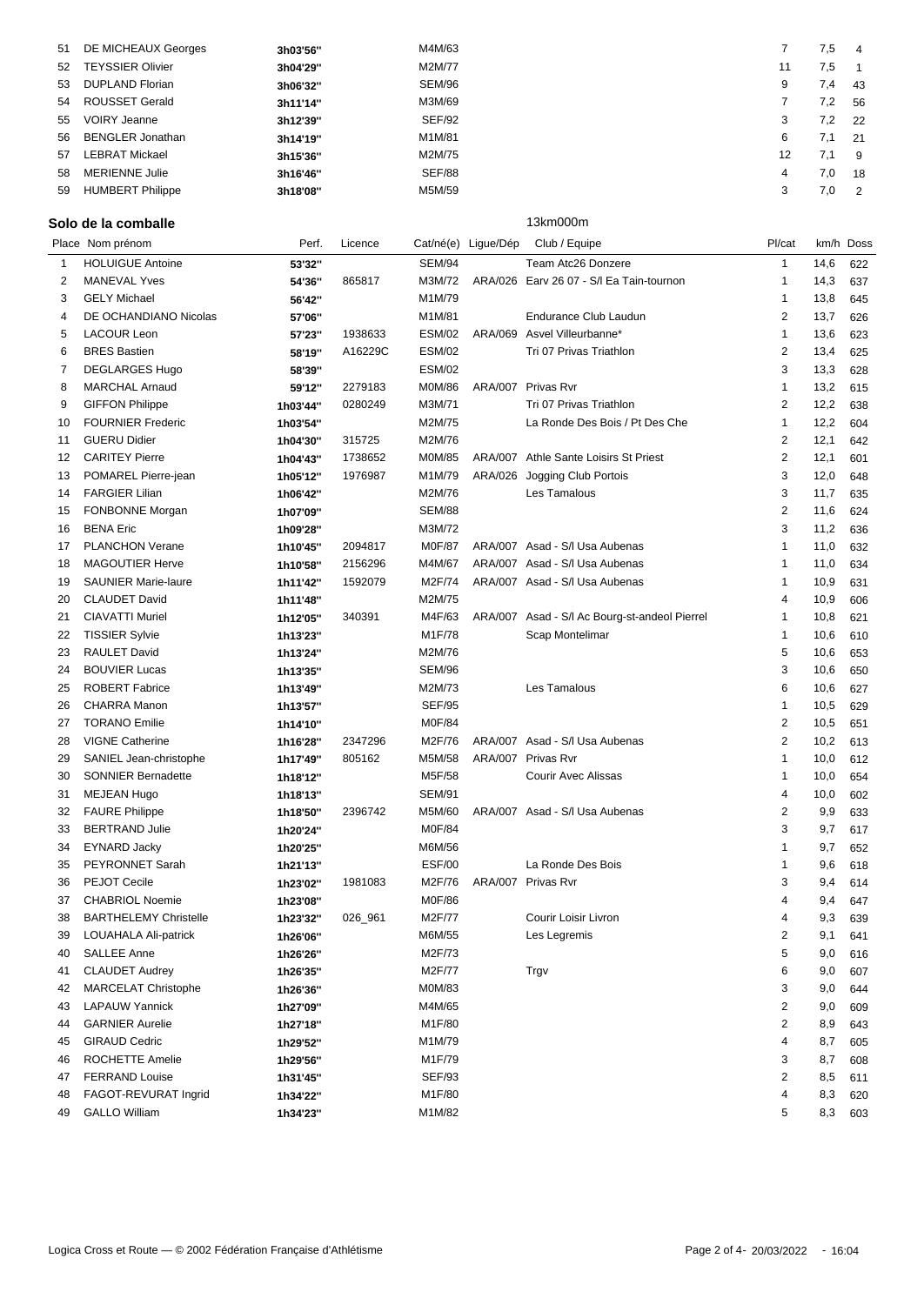|    | 50 CANU Stephanie       | 1h35'52" |         | M2F/73 | Les Boulets Canons Du 07              | 8.1     | 649     |
|----|-------------------------|----------|---------|--------|---------------------------------------|---------|---------|
|    | 51 DEBAUD Jean Francois | 1h44'28" |         | M5M/62 | Prvr                                  | 7,5 646 |         |
|    | 52 MOUTON Sylvie        | 1h52'07" | 1489768 | M4F/67 | ARA/007 Athle Sante Loisirs St Priest |         | 7,0 619 |
| 53 | <b>PRAS Victoire</b>    | 1h52'07" | 2152245 | M2F/73 | ARA/007 Athle Sante Loisirs St Priest | 7.0     | 630     |

#### **Duo de la comballe** 13km000m

|    | Place Nom prénom                | Perf.    | Licence |               | Cat/né(e) Ligue/Dép | Club / Equipe | Pl/cat                  |           | km/h Doss |
|----|---------------------------------|----------|---------|---------------|---------------------|---------------|-------------------------|-----------|-----------|
|    | LEPOUTRE Sabine                 | 59'55"   |         | M0F/86        |                     |               | -1                      | 13,0      | 1015      |
| -1 | SILVA Raphael                   | 59'55"   |         | M2M/74        |                     |               | -1                      | 13,0 1016 |           |
| 2  | <b>FERNANDEZ Eric</b>           | 1h06'09" |         | M2M/74        |                     |               | $\overline{2}$          | 11,8      | 1027      |
| 2  | <b>GOUNON Laurent</b>           | 1h06'09" |         | M3M/71        |                     |               | -1                      | 11,8      | 1028      |
| 3  | <b>DELPECH Clara</b>            | 1h07'19" |         | <b>JUF/04</b> |                     |               | 2                       | 11,6      | 1021      |
| 3  | <b>DUGUA Juliette</b>           | 1h07'19" |         | <b>JUF/04</b> |                     |               | 1                       | 11,6      | 1022      |
| 4  | <b>CERCLERON Alban</b>          | 1h07'45" |         | M0M/86        |                     |               | -1                      | 11,5      | 1023      |
| 4  | CORDOVADO Cyril                 | 1h07'45" |         | M2M/77        |                     |               | 3                       | 11,5      | 1024      |
| 5  | <b>VERDIER Joel</b>             | 1h08'58" |         | M3M/68        |                     |               | 2                       | 11,3      | 1010      |
| 5  | <b>ANDRIEUX Pauline</b>         | 1h08'58" |         | SEF/96        |                     |               | -1                      | 11,3      | 1009      |
| 6  | <b>TROUILLAS David</b>          | 1h13'32" |         | M2M/73        |                     |               | 4                       | 10,6      | 1020      |
| 6  | <b>PERIER Regis</b>             | 1h13'32" |         | M3M/72        |                     |               | 3                       | 10,6      | 1019      |
| 7  | <b>TROUILLAS Frederic</b>       | 1h17'31" |         | M1M/78        |                     |               | -1                      | 10,1      | 1014      |
| 7  | <b>MAZOYER Richard</b>          | 1h17'31" |         | M2M/76        |                     |               | 5                       | 10,1      | 1013      |
| 8  | <b>PORTE Corinne</b>            | 1h18'45" |         | M4F/65        |                     |               |                         | 9,9       | 1012      |
| 8  | <b>ALLEGOET Eric</b>            | 1h18'45" |         | M5M/59        |                     |               | 1                       | 9,9       | 1011      |
| 9  | <b>MARNAS Nans</b>              | 1h19'07" |         | <b>M0M/87</b> |                     |               | 2                       | 9,9       | 1005      |
| 9  | <b>MARNAS Thierry</b>           | 1h19'07" |         | M4M/64        |                     |               | 1                       | 9,9       | 1006      |
| 10 | <b>GARDES William</b>           | 1h21'51" |         | M2M/77        |                     |               | 6                       | 9,5       | 1017      |
| 10 | <b>LOUIS Sebastien</b>          | 1h21'51" |         | M2M/76        |                     |               | $\overline{7}$          | 9,5       | 1018      |
| 11 | DUBUIS - PELLIZZARI Aurelia     | 1h22'57" |         | M1F/79        |                     |               |                         | 9,4       | 1001      |
| 11 | <b>HALLARD -LENOIR Nathalie</b> | 1h22'57" |         | M2F/77        |                     |               | -1                      | 9,4       | 1002      |
| 12 | <b>LEROUGE Kristele</b>         | 1h27'41" |         | M2F/73        |                     |               | $\overline{\mathbf{c}}$ | 8,9       | 1008      |
| 12 | <b>BATAILLE Geraldine</b>       | 1h27'41" |         | M2F/75        |                     |               | 3                       | 8,9       | 1007      |
| 13 | <b>RUSSIER Sarah</b>            | 1h52'03" |         | <b>JUF/03</b> |                     |               | 3                       | 7,0       | 1026      |
| 13 | <b>RUSSIER Sandrine</b>         | 1h52'03" |         | M2F/77        |                     |               | 4                       |           | 7,0 1025  |
|    |                                 |          |         |               |                     |               |                         |           |           |

#### **La ronde des bois** 8km000m

Place Nom prénom en en extra Perf. Licence Cat/né(e) Ligue/Dép Club / Equipe en en en en Pl/cat km/h Doss BRUYAS Axel **28'08''** SEM/97 Hoka 1 17,1 254 BRUYAS Maxence **28'08''** 1544919 SEM/94 I-F/095 Ea Cergy Pontoise Athletisme \* 2 17,1 300 GIFFON Gabin **28'41''** 2422515 CAM/05 ARA/007 Privas Rvr 1 16,7 265 RIFFARD Thomas **29'28''** SEM/98 3 16,3 302 GONZALVEZ Lilian **30'08''** 1859130 SEM/91 ARA/007 Le Teil Court 4 15,9 293 SZYMANSKI Paul **31'08''** CAM/05 Team Pont Des Chevres 2 15,4 301 PETITJEAN Loup **31'32''** CAM/05 ARA/007 Privas Rvr 3 15,2 297 BIEBER Matteo **31'47''** CAM/05 Tri 07 Privas Triathlon 4 15,1 283 RIFFARD Michel **33'05''** 989579 M4M/63 ARA/007 Privas Rvr 1 14,5 270 SEUZARET Julien **33'48''** 1928215 M0M/83 PCA/013 Eoa13 - S/l Ac Miramas 1 14,2 256 ISSARTEL Christophe **34'25''** M3M/70 Les Boulets De Canons 1 13,9 287 MEJEAN Florian **34'33''** SEM/91 5 13,9 272 RUTIL Franck **35'33''** M1M/79 1 13,5 257 MARION Theo **36'01''** SEM/93 La Main Gantee 6 13,3 277 RICHARD Bastien **36'23''** M0M/87 Les Boulets De Canons 2 13,2 294 GIFFON Cyprien **36'33''** SEM/93 7 13,1 284 CAPY Pascal **38'18''** M2M/76 1 12,5 252 THEROND Marc **39'40''** M5M/58 1 12,1 273 BERTIN Magali **39'54''** M1F/78 La Ronde Des Bois 1 12,0 255 MEYSSONNIER Patrick **39'59''** M5M/58 2 12,0 282 TAILLEZ Manon **40'09''** SEF/95 Team Atc26 Donzere 1 12,0 278 BOURDIER Gerard **40'17''** 376146 M6M/55 ARA/026 Jogging Club Portois 1 11,9 281 GAILLARD Cedric **41'16''** CAM/06 5 11,6 298 ISSARTEL Marilyne **41'24''** M2F/76 Les Boulets De Canons 1 11,6 288 GOUNON Sylvie **41'35''** 1307291 M2F/73 ARA/007 Athle Sante Loisirs St Priest 2 11,5 299